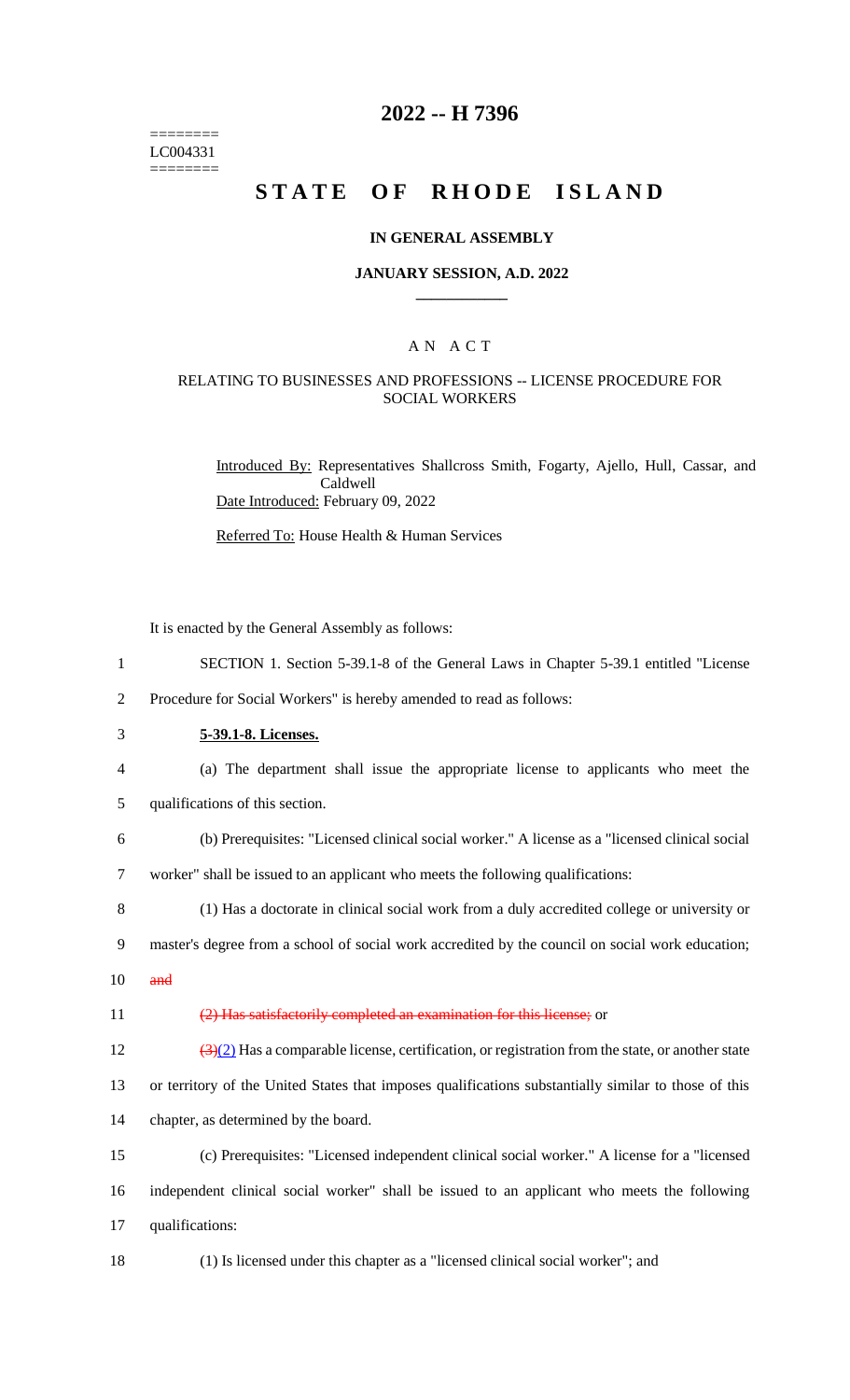(2) Has twenty-four (24) months of experience acceptable to the board, under appropriate

supervision; and

- (3) Has fulfilled the continuing education requirements for this license; and
- (4) Has satisfactorily completed an examination for this license; or
- (5) Has a comparable license, certification, or registration from the state, or another state or territory of the United States that imposes qualifications substantially similar to those of this chapter.
- 

 (d) In addition to these qualifications, an applicant for any of these titles must prove to the board's satisfaction:

- (1) An age of at least twenty-one (21) years;
- (2) That he or she merits the public trust;

(3) A United States citizenship or proof of other legal resident status;

 (4) An absence of conviction of a felony, which is subject to waiver by the board upon presentation of satisfactory evidence that this conviction does not impair the ability of the person to conduct with safety to the public the practice authorized by this license. The applicant shall bear the burden of proving that his or her conviction does not impair his or her ability to conduct with 17 safety to the public the practice authorized by this license;

 (5) An absence of NASW sanction for violation of code of ethics, or other state-board sanction which is subject to waiver by the board upon presentation of satisfactory evidence that this sanction does not impair the ability of the person to conduct with safety to the public the practice authorized by this license. The applicant bears the burden of proving that his or her sanction does not impair his or her ability to conduct with safety to the public the practice authorized by this license;

 (6) That the applicant has not been declared mentally incompetent by any court, and if any decree has ever been rendered, that there has been a subsequent court determination that the applicant is competent; and

 (7) Freedom from use of any controlled substance or any alcoholic beverages to the extent that the use impairs the ability of the person to conduct with safety to the public the practice authorized by this license. The applicant bears the burden of proving that he or she is free from use of any controlled substance or any alcoholic beverages that impair his or her ability to conduct with safety to the public the practice authorized by this license.

 (e) No applicant for a license as a "licensed clinical social worker" shall be required to take or pass a standardized written examination in order to qualify for the license.

(f) Any standardized written examination given to a "licensed independent clinical social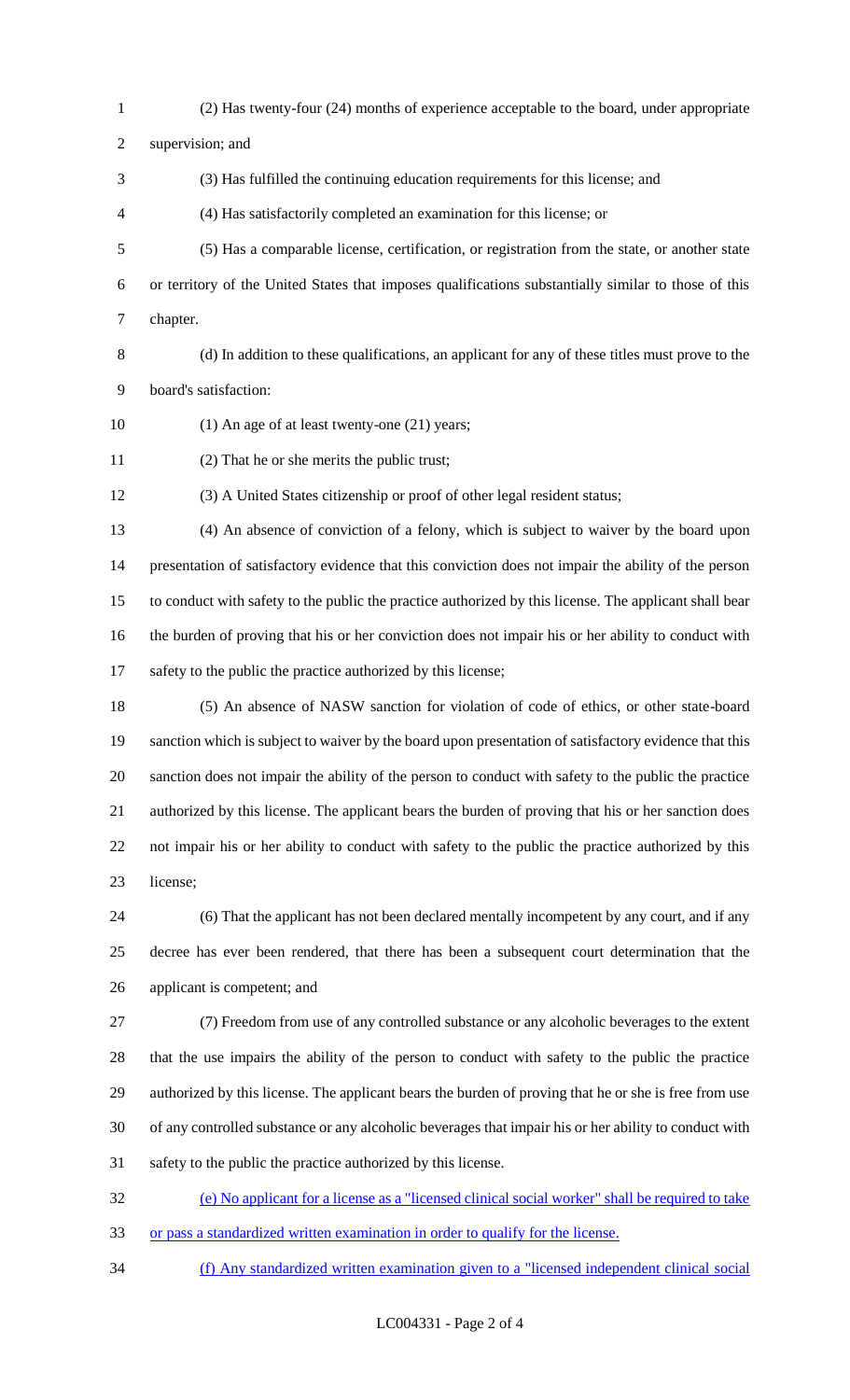- 1 worker" pursuant to subsection (c)(4) of this section shall be offered in languages other than
- 2 English, as determined by the board of social work examiners.
- 3 SECTION 2. This act shall take effect upon passage.

 $=$ LC004331 ========